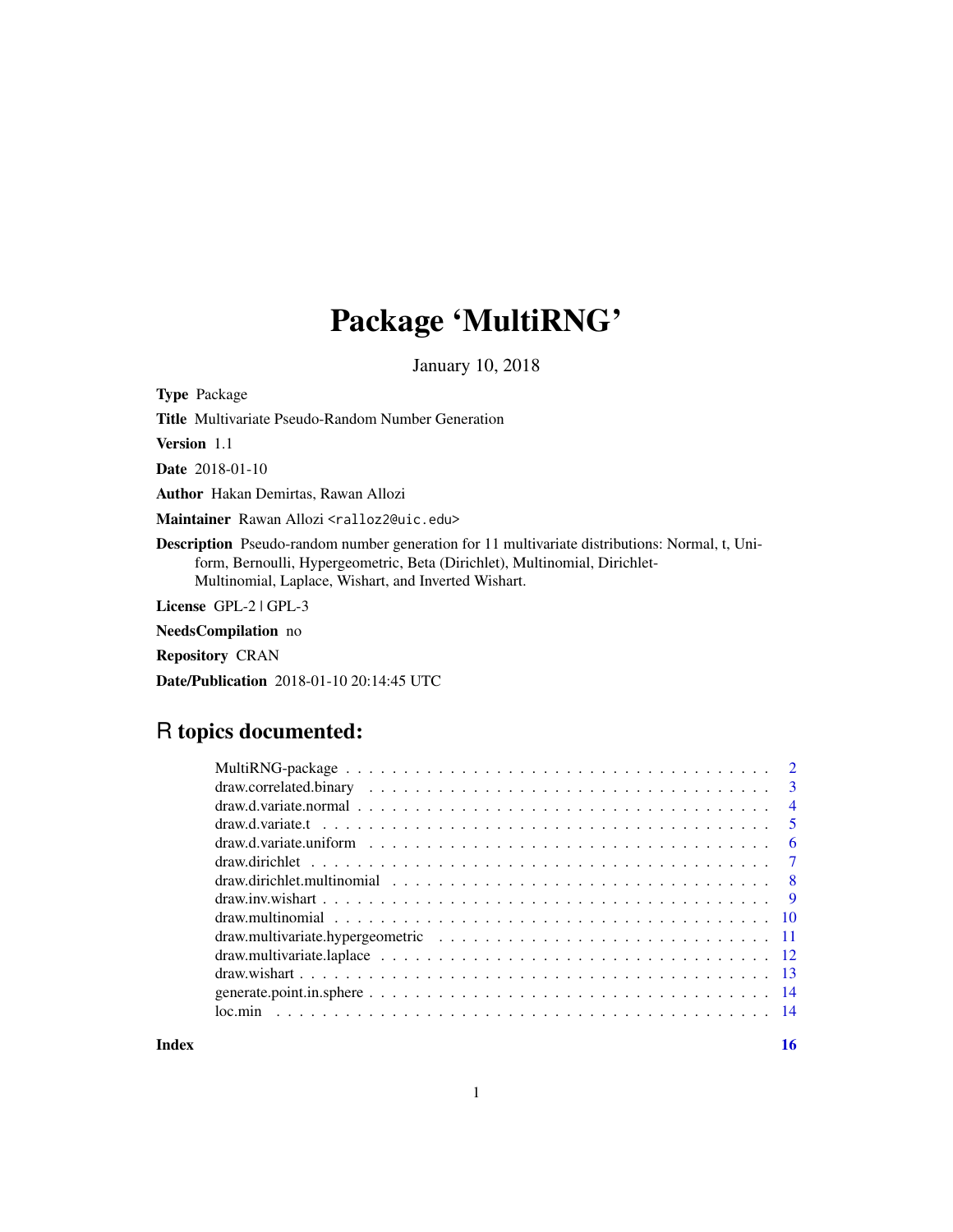<span id="page-1-0"></span>

This package implements the algorithms described in Demirtas (2004) for pseudo-random number generation of 11 multivariate distributions. The following multivariate distributions are available: Normal, t, Uniform, Bernoulli, Hypergeometric, Beta (Dirichlet), Multinomial, Dirichlet-Multinomial, Laplace, Wishart, and Inverted Wishart.

This package contains 11 main functions and 2 auxiliary functions. The methodology for each random-number generation procedure varies and each distribution has its own function. For multivariate normal, draw.d.variate.normal utilizes the Cholesky decomposition and a vector of univariate normal draws and for multivariate  $t$ , draw.d.variate.t employs the Cholesky decomposition and a vector of univariate normal and chi-squared draws. draw.d.variate.uniform is based on cdf of multivariate normal deviates (Falk, 1999) and draw.correlated.binary generates correlated binary variables using an algorithm developed by Park, Park and Shin (1996) and makes use of the auxiliary function loc.min. draw.multivariate.hypergeometric utilizes sequential generation of succeeding conditionals which are univariate hypergeometric. Furthermore, draw.dirichlet uses the ratios of gamma variates with a common scale parameter and draw.multinomial generates data via sequential generation of marginals which are binomials. draw.dirichlet.multinomial is a mixture distribution of a multinomial that is a realization of a random variable having a Dirichlet distribution. draw.multivariate.laplace is based on generation of a point s on the d-dimensional sphere and utilizes the auxiliary function generate.point.in.sphere. draw.wishart and draw.inv.wishart utlize Wishart variates that follow d-variate normal distribution.

#### Details

| Package: | UnivRNG           |
|----------|-------------------|
| Type:    | Package           |
| Version: | 1.1               |
| Date:    | 2018-01-10        |
| License: | $GPL-2$   $GPL-3$ |

#### Author(s)

Hakan Demirtas, Rawan Allozi Maintainer: Rawan Allozi <ralloz2@uic.edu>

#### References

Demirtas, H. (2004). Pseudo-random number generation in R for commonly used multivariate distributions. *Journal of Modern Applied Statistical Methods*, 3(2), 485-497.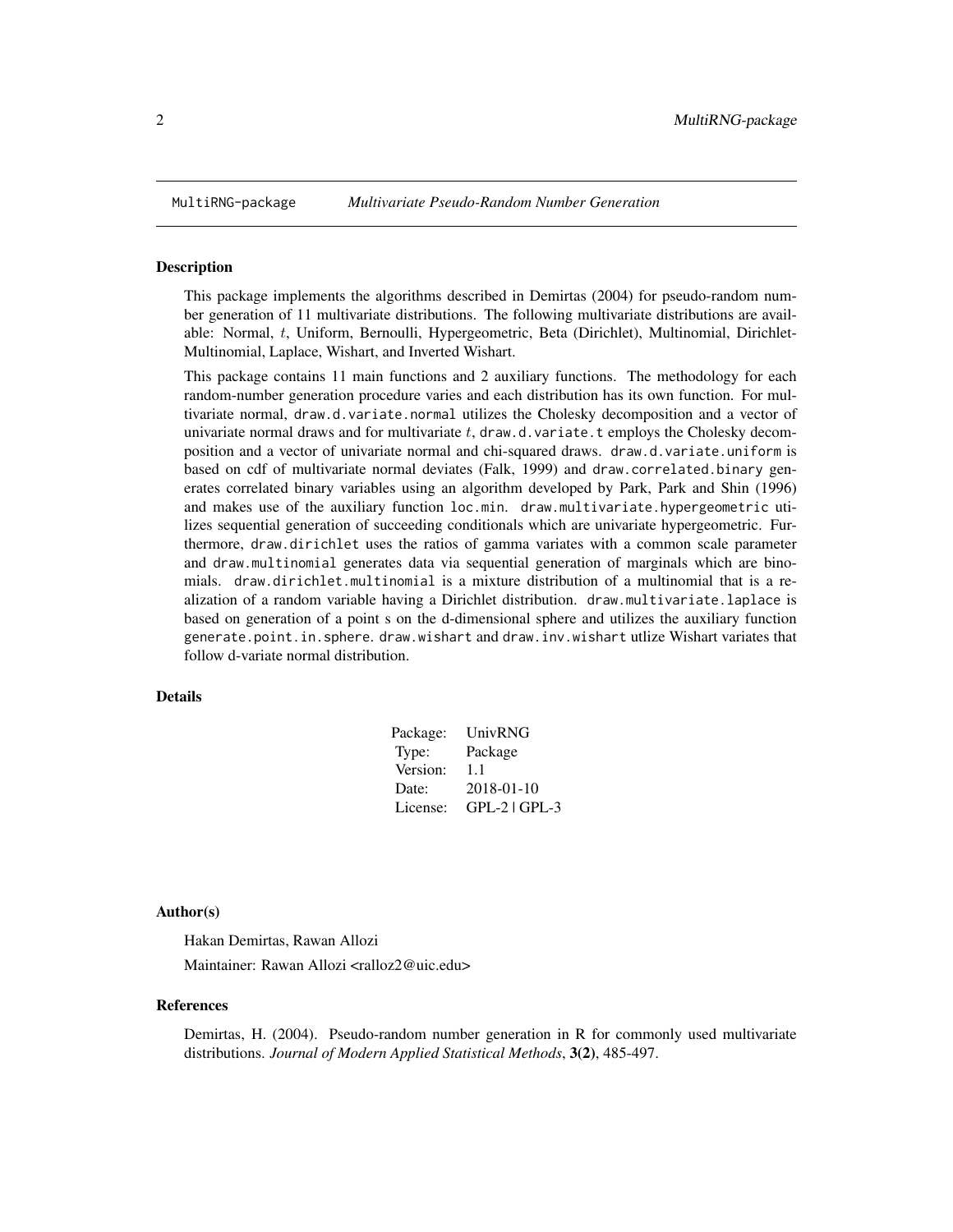<span id="page-2-0"></span>Falk, M. (1999). A simple approach to the generation of uniformly distributed random variables with prescribed correlations. *Communications in Statistics, Simulation and Computation*, 28(3), 785-791.

Park, C. G., Park, T., & Shin D. W. (1996). A simple method for generating correlated binary variates. *The American Statistician*, 50(4), 306-310.

draw.correlated.binary

*Generation of Correlated Binary Data*

#### Description

This function implements pseudo-random number generation for a multivariate Bernoulli distribution (correlated binary data).

#### Usage

draw.correlated.binary(no.row,d,prop.vec,corr.mat)

#### Arguments

| no.row   | Number of rows to generate.      |
|----------|----------------------------------|
| d        | Number of variables to generate. |
| prop.vec | Vector of means.                 |
| corr.mat | Correlation matrix.              |

#### Value

A *no.row*  $\times$  *d* matrix of generated data.

#### References

Park, C. G., Park, T., & Shin D. W. (1996). A simple method for generating correlated binary variates. *The American Statistician*, 50(4), 306-310.

#### See Also

# [loc.min](#page-13-1)

#### Examples

cmat<-matrix(c(1,0.2,0.3,0.2,1,0.2,0.3,0.2,1), nrow=3, ncol=3) propvec=c(0.3,0.5,0.7)

```
mydata=draw.correlated.binary(no.row=1e5,d=3,prop.vec=propvec,corr.mat=cmat)
apply(mydata,2,mean)-propvec
cor(mydata)-cmat
```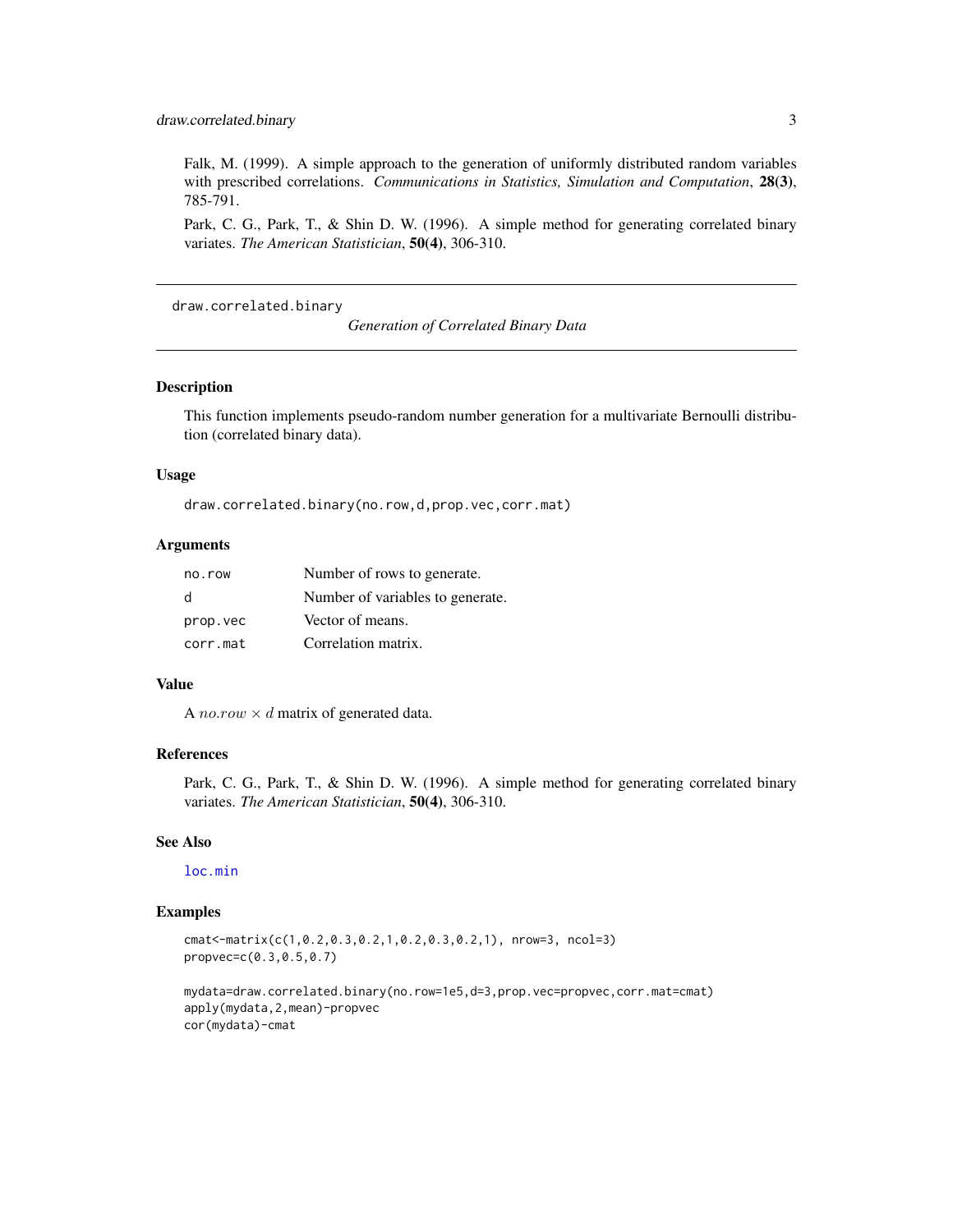<span id="page-3-1"></span><span id="page-3-0"></span>draw.d.variate.normal *Pseudo-Random Number Generation under Multivariate Normal Distribution*

# Description

This function implements pseudo-random number generation for a multivariate normal distribution with pdf

$$
f(x|\mu, \Sigma) = c \exp(-\frac{1}{2}(x - \mu)^T \Sigma^{-1} (x - \mu))
$$

for  $-\infty < x < \infty$  and  $c = (2\pi)^{-d/2} |\Sigma|^{-1/2}$ ,  $\Sigma$  is symmetric and positive definite, where  $\mu$  and  $\Sigma$ are the mean vector and the variance-covariance matrix, respectively.

# Usage

draw.d.variate.normal(no.row,d,mean.vec,cov.mat)

# Arguments

| no.row   | Number of rows to generate.      |
|----------|----------------------------------|
| -d       | Number of variables to generate. |
| mean.vec | Vector of means.                 |
| cov.mat  | Variance-covariance matrix.      |

#### Value

A *no.row*  $\times$  *d* matrix of generated data.

```
cmat<-matrix(c(1,0.2,0.3,0.2,1,0.2,0.3,0.2,1), nrow=3, ncol=3)
meanvec=c(0,3,7)
mydata=draw.d.variate.normal(no.row=1e5,d=3,mean.vec=meanvec,cov.mat=cmat)
apply(mydata,2,mean)-meanvec
cor(mydata)-cmat
```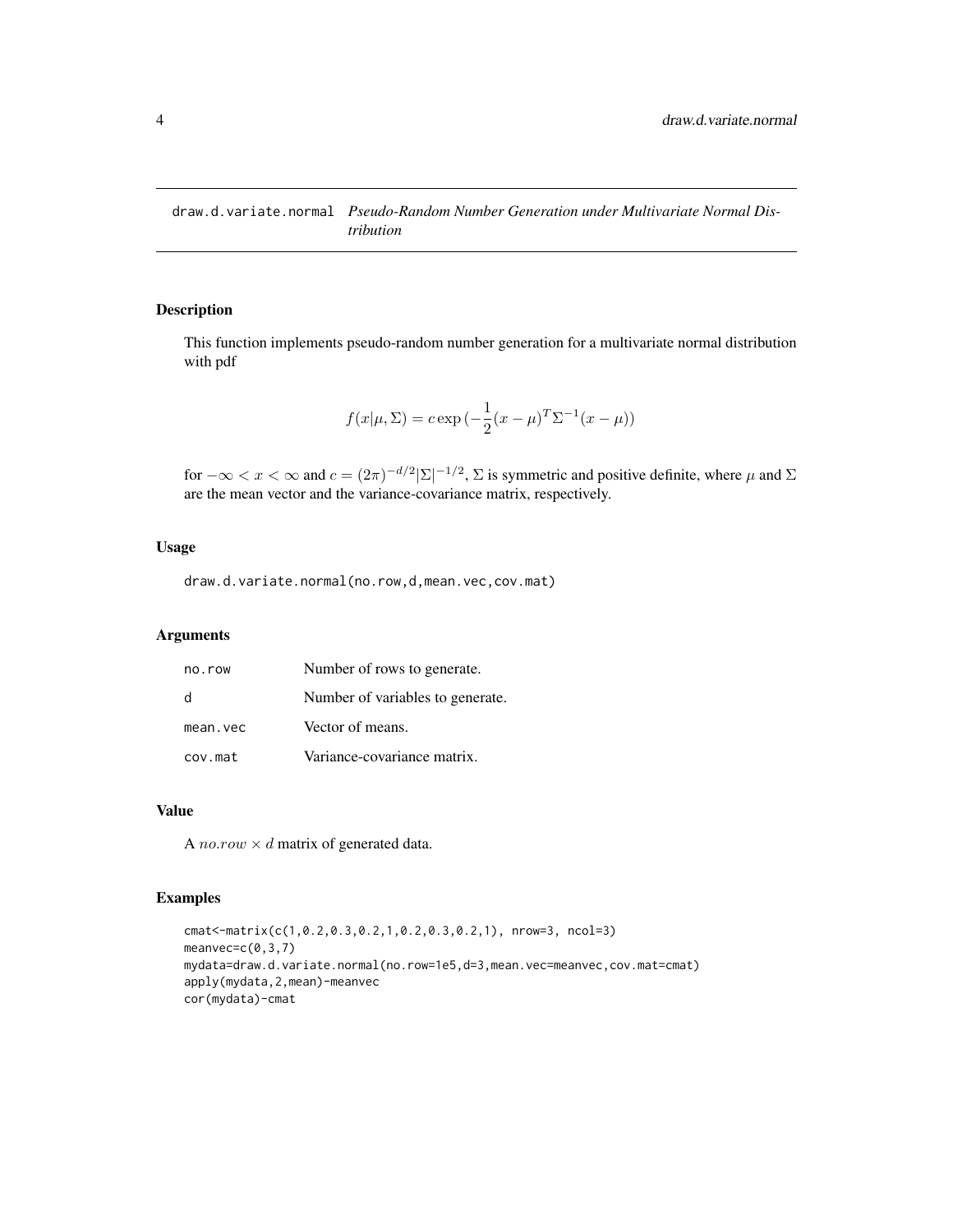<span id="page-4-0"></span>

This function implements pseudo-random number generation for a multivariate  $t$  distribution with pdf

$$
f(x|\mu, \Sigma, \nu) = c \left( 1 + \frac{1}{\nu} (x - \mu)^T \Sigma^{-1} (x - \mu) \right)^{-(\nu + d)/2}
$$

for  $-\infty < x < \infty$  and  $c = \frac{\Gamma((\nu+d)/2)}{\Gamma(\nu/2)(\nu\pi)^{d}}$  $\frac{\Gamma((\nu+d)/2)}{\Gamma(\nu/2)(\nu\pi)^{d/2}}|\Sigma|^{-1/2}$ ,  $\Sigma$  is symmetric and positive definite,  $\nu > 0$ , where  $\mu$ ,  $\Sigma$ , and  $\nu$  are the mean vector, the variance-covariance matrix, and the degrees of freedom, respectively.

#### Usage

draw.d.variate.t(dof,no.row,d,mean.vec,cov.mat)

# Arguments

| dof      | Degrees of freedom.              |
|----------|----------------------------------|
| no.row   | Number of rows to generate.      |
| h        | Number of variables to generate. |
| mean.vec | Vector of means.                 |
| cov.mat  | Variance-covariance matrix.      |

# Value

A *no.row*  $\times$  *d* matrix of generated data.

```
cmat<-matrix(c(1,0.2,0.3,0.2,1,0.2,0.3,0.2,1), nrow=3, ncol=3)
meanvec=c(0,3,7)
mydata=draw.d.variate.t(dof=5,no.row=1e5,d=3,mean.vec=meanvec,cov.mat=cmat)
apply(mydata,2,mean)-meanvec
cor(mydata)-cmat
```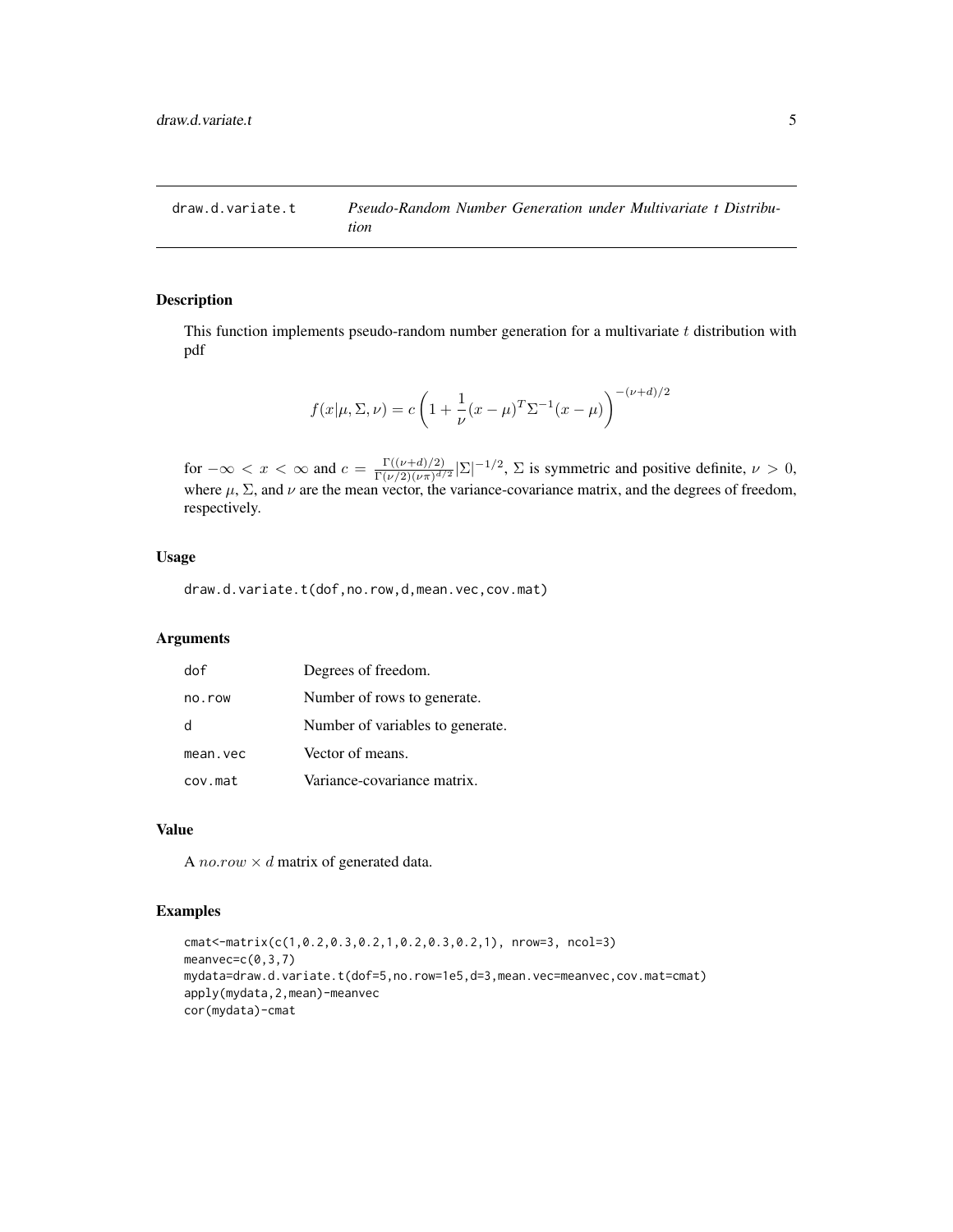<span id="page-5-0"></span>draw.d.variate.uniform

*Pseudo-Random Number Generation under Multivariate Uniform Distribution*

# Description

This function implements pseudo-random number generation for a multivariate uniform distribution with specified mean vector and covariance matrix.

#### Usage

draw.d.variate.uniform(no.row,d,cov.mat)

#### Arguments

| no.row  | Number of rows to generate.      |
|---------|----------------------------------|
| d       | Number of variables to generate. |
| cov.mat | Variance-covariance matrix.      |

#### Value

A *no.row*  $\times$  *d* matrix of generated data.

#### References

Falk, M. (1999). A simple approach to the generation of uniformly distributed random variables with prescribed correlations. *Communications in Statistics, Simulation and Computation*, 28(3), 785-791.

```
cmat<-matrix(c(1,0.2,0.3,0.2,1,0.2,0.3,0.2,1), nrow=3, ncol=3)
mydata=draw.d.variate.uniform(no.row=1e5,d=3,cov.mat=cmat)
apply(mydata,2,mean)-rep(0.5,3)
cor(mydata)-cmat
```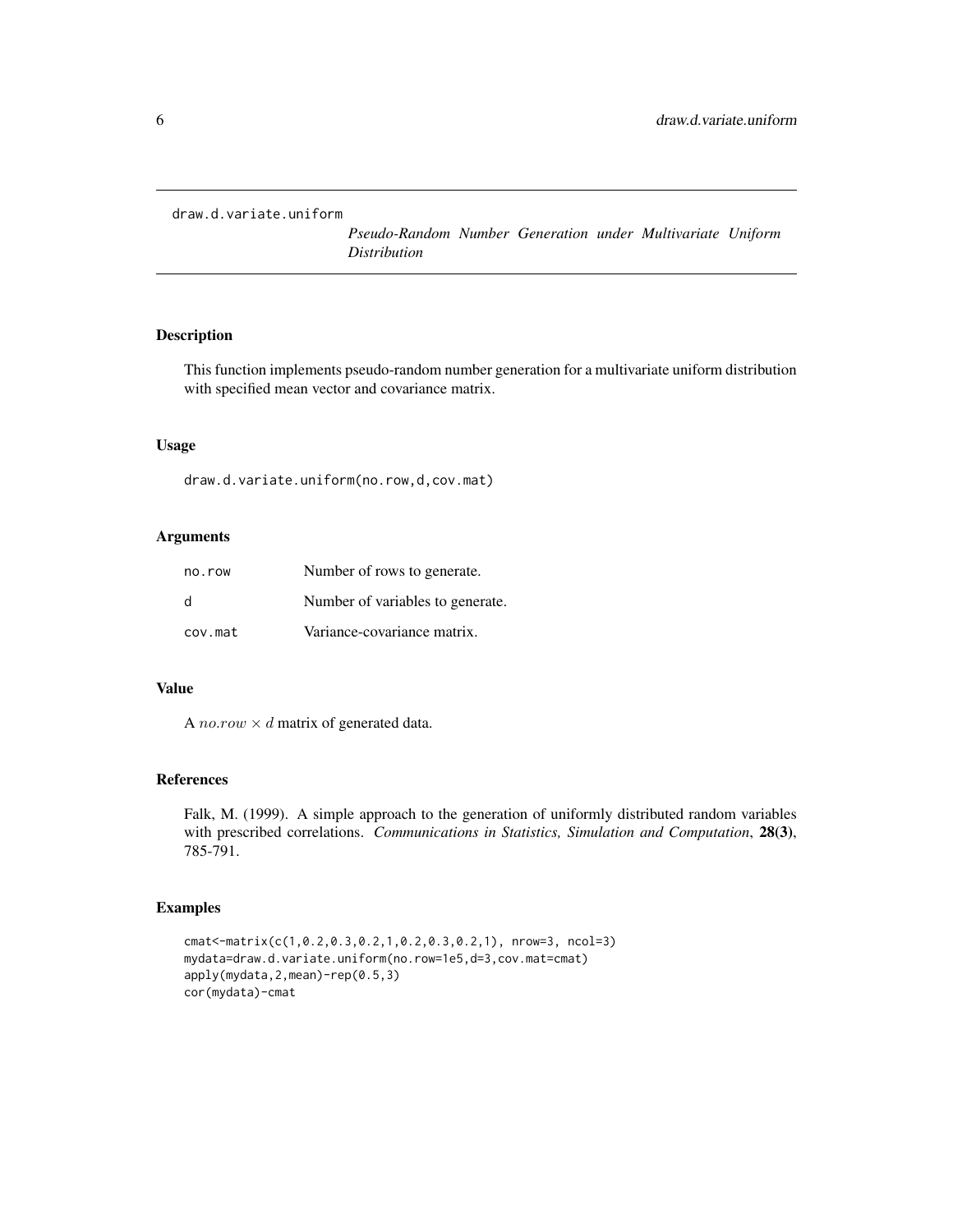<span id="page-6-1"></span><span id="page-6-0"></span>

This function implements pseudo-random number generation for a multivariate beta (Dirichlet) distribution with pdf

$$
f(x|\alpha_1, ..., \alpha_d) = \frac{\Gamma(\sum_{j=1}^d \alpha_j)}{\prod_{j=1}^d \Gamma(\alpha_j)} \prod_{j=1}^d x_j^{\alpha_j - 1}
$$

for  $\alpha_j > 0$ ,  $x_j \ge 0$ , and  $\sum_{j=1}^d x_j = 1$ , where  $\alpha_1, ..., \alpha_d$  are the shape parameters and  $\beta$  is a common scale paramter.

# Usage

draw.dirichlet(no.row,d,alpha,beta)

# Arguments

| no.row | Number of rows to generate.            |
|--------|----------------------------------------|
| d      | Number of variables to generate.       |
| alpha  | Vector of shape parameters.            |
| beta   | Scale parameter common to d variables. |

#### Value

A *no.row*  $\times$  *d* matrix of generated data.

```
alpha.vec=c(1,3,4,4)
mydata=draw.dirichlet(no.row=1e5,d=4,alpha=alpha.vec,beta=2)
apply(mydata,2,mean)-alpha.vec/sum(alpha.vec)
```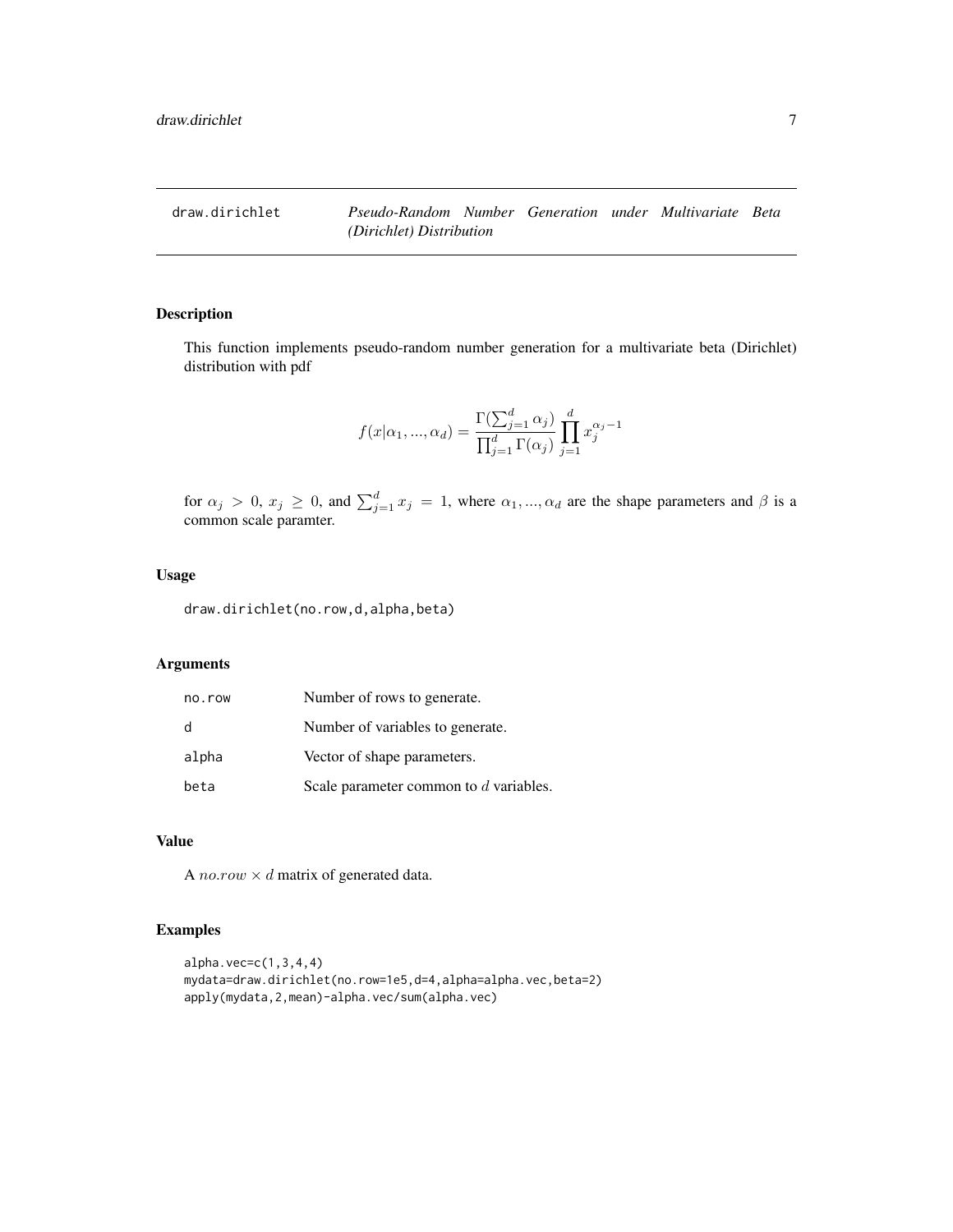```
draw.dirichlet.multinomial
```
*Pseudo-Random Number Generation under Dirichlet-Multinomial Distribution*

#### Description

This function implements pseudo-random number generation for a Dirichlet-multinomial distribution. This is a mixture distribution that is multinomial with parameter  $\theta$  that is a realization of a random variable having a Dirichlet distribution with shape vector  $\alpha$ . N is the sample size and  $\beta$  is a common scale parameter.

# Usage

draw.dirichlet.multinomial(no.row,d,alpha,beta,N)

# Arguments

| no.row | Number of rows to generate.            |
|--------|----------------------------------------|
| d      | Number of variables to generate.       |
| alpha  | Vector of shape parameters.            |
| beta   | Scale parameter common to d variables. |
| N      | Sample size.                           |

#### Value

A no.row  $\times$  d matrix of generated data.

# See Also

[draw.dirichlet](#page-6-1), [draw.multinomial](#page-9-1)

```
alpha.vec=c(1,3,4,4) ; N=3
mydata=draw.dirichlet.multinomial(no.row=1e5,d=4,alpha=alpha.vec,beta=2, N=3)
apply(mydata,2,mean)-N*alpha.vec/sum(alpha.vec)
```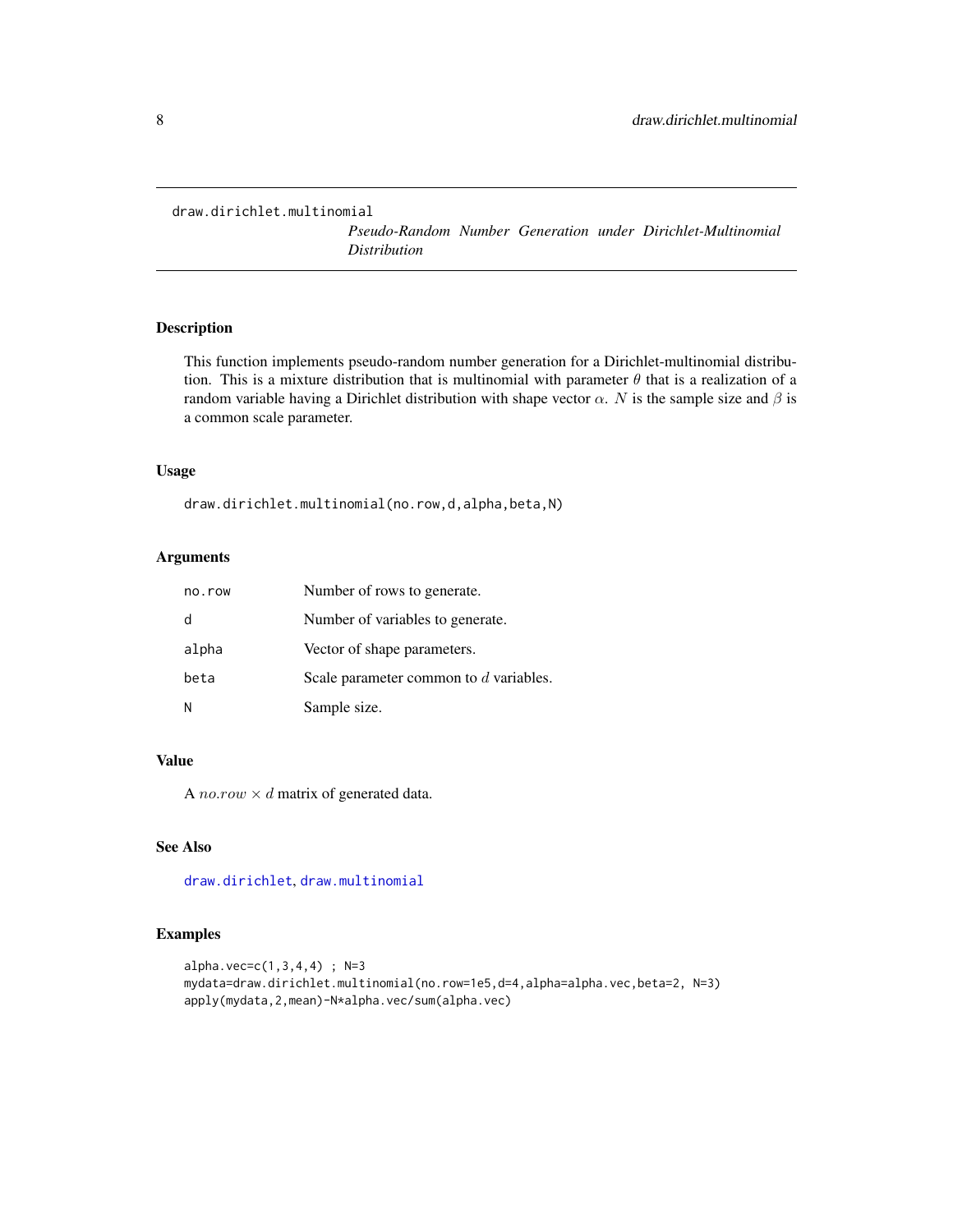<span id="page-8-0"></span>

This function implements pseudo-random number generation for an inverted Wishart distribution with pdf

$$
f(x|\nu, \Sigma) = (2^{\nu d/2} \pi^{d(d-1)/4} \prod_{i=1}^d \Gamma((\nu+1-i)/2))^{-1} |\Sigma|^{\nu/2} |x|^{-(\nu+d+1)/2} \exp(-\frac{1}{2} tr(\Sigma x^{-1}))
$$

x is positive definite,  $\nu \geq d$ , and  $\Sigma^{-1}$  is symmetric and positive definite, where  $\nu$  and  $\Sigma^{-1}$  are the degrees of freedom and the inverse scale matrix, respectively.

#### Usage

draw.inv.wishart(no.row,d,nu,inv.sigma)

# Arguments

| no.row    | Number of rows to generate.      |
|-----------|----------------------------------|
| d         | Number of variables to generate. |
| nu        | Degrees of freedom.              |
| inv.sigma | Inverse scale matrix.            |

### Value

A no.row  $\times d^2$  matrix of containing Wishart deviates in the form of rows. To obtain the Inverted-Wishart matrix, convert each row to a matrix where rows are filled first.

# See Also

[draw.wishart](#page-12-1)

```
mymat<-matrix(c(1,0.2,0.3,0.2,1,0.2,0.3,0.2,1), nrow=3, ncol=3)
draw.inv.wishart(no.row=1e5,d=3,nu=5,inv.sigma=mymat)
```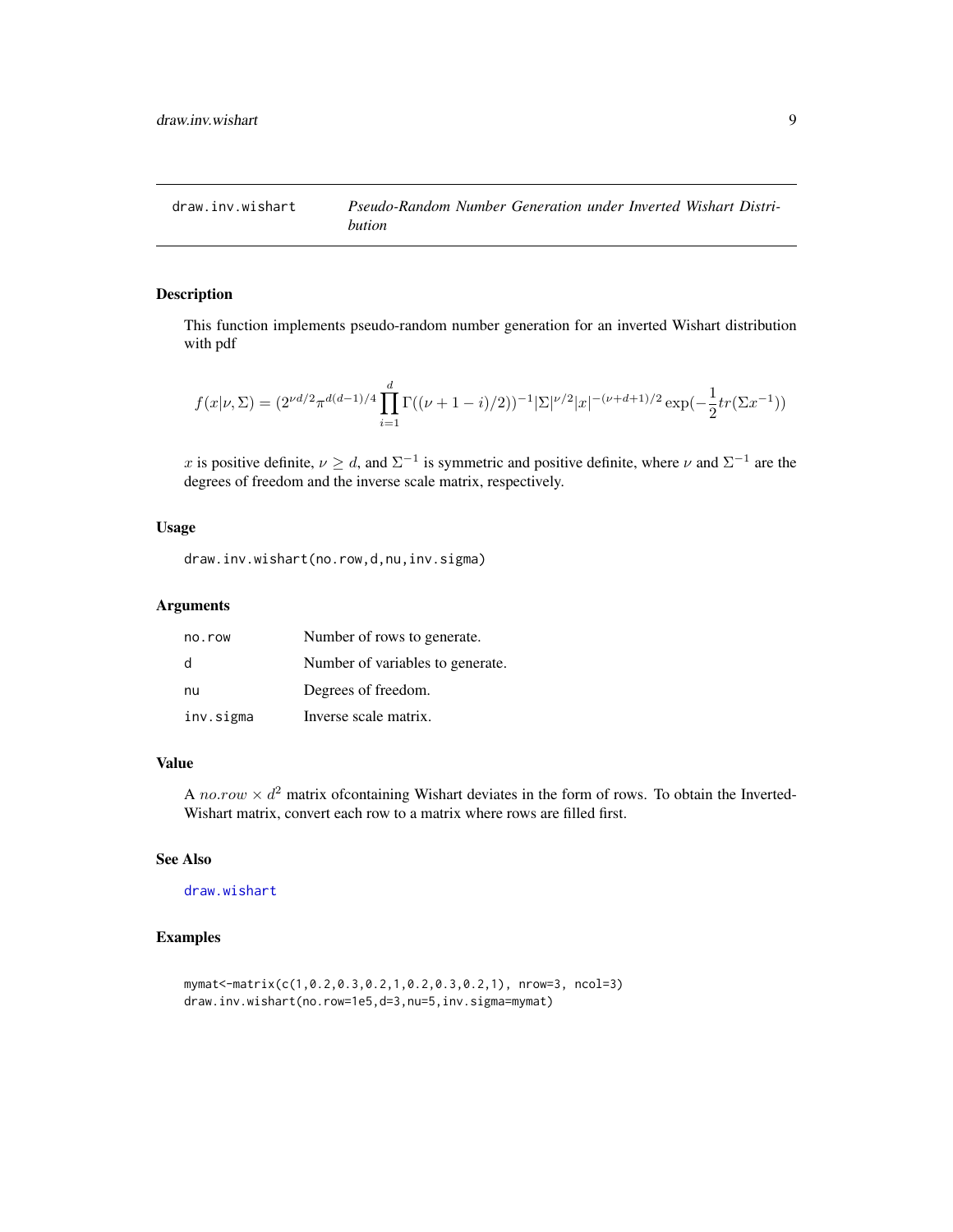<span id="page-9-1"></span><span id="page-9-0"></span>

This function implements pseudo-random number generation for a multivariate multinomial distribution with pdf

$$
f(x|\theta_1, ..., \theta_d) = \frac{N!}{\prod x_j!} \prod_{j=1}^d \theta_j^{x_j}
$$

for  $0 < \theta_j < 1$ ,  $x_j \ge 0$ , and  $\sum_{j=1}^d x_j = N$ , where  $\theta_1, ..., \theta_d$  are cell probabilities and N is the size.

#### Usage

draw.multinomial(no.row,d,theta,N)

# Arguments

| no.row | Number of rows to generate.      |
|--------|----------------------------------|
| d      | Number of variables to generate. |
| theta  | Vector of cell probabilities.    |
| N      | Sample Size. Must be at least 2. |

#### Value

A *no.row*  $\times$  *d* matrix of generated data.

```
theta.vec=c(0.3,0.3,0.25,0.15) ; N=4
mydata=draw.multinomial(no.row=1e5,d=4,theta=c(0.3,0.3,0.25,0.15),N=4)
apply(mydata,2,mean)-N*theta.vec
```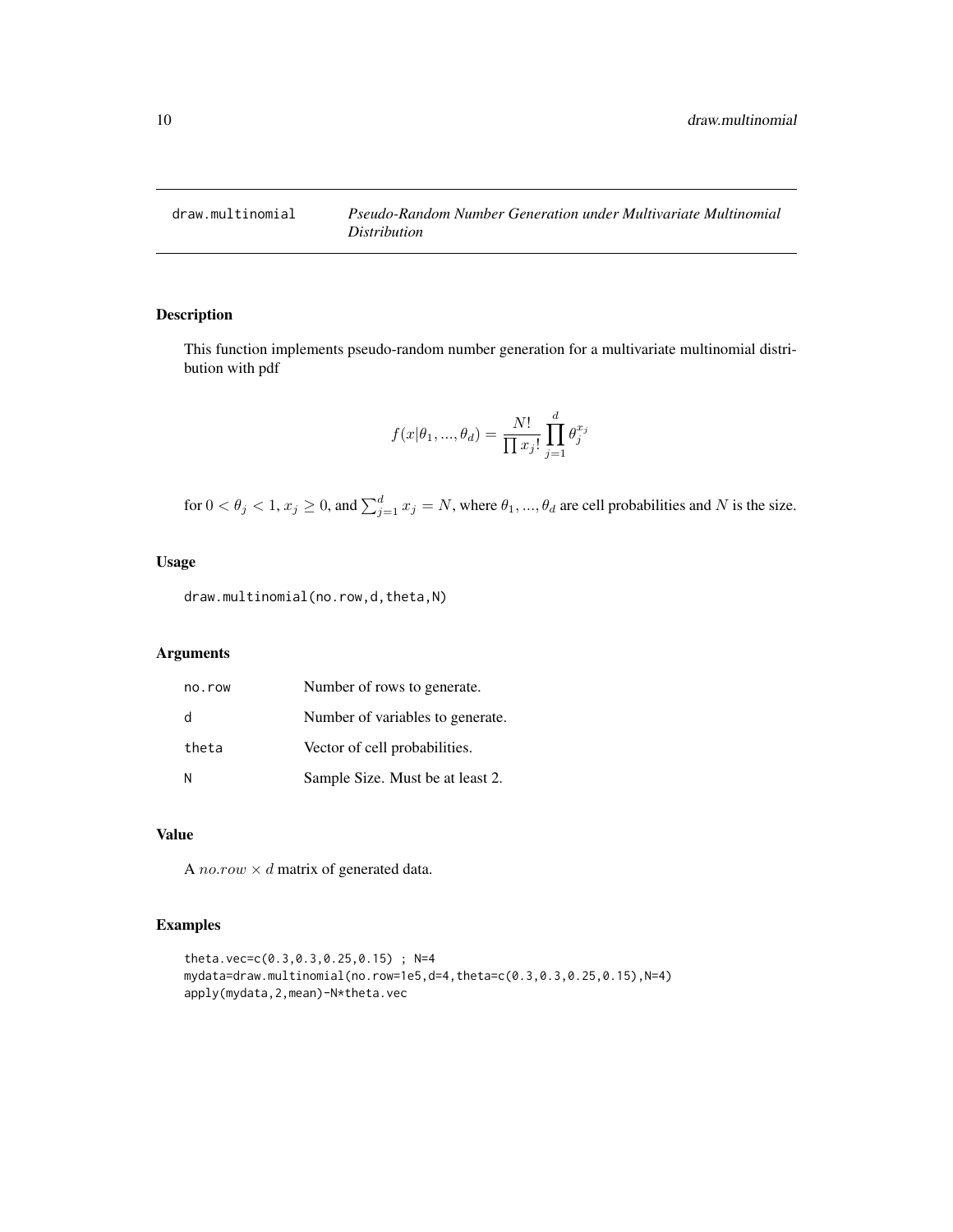<span id="page-10-0"></span>draw.multivariate.hypergeometric

*Pseudo-Random Number Generation under Multivariate Hypergeometric Distribution*

# Description

This function implements pseudo-random number generation for a multivariate hypergeometric distribution.

#### Usage

draw.multivariate.hypergeometric(no.row,d,mean.vec,k)

# Arguments

| no.row   | Number of rows to generate.                                |
|----------|------------------------------------------------------------|
| d        | Number of variables to generate.                           |
| mean.vec | Number of items in each category.                          |
| k        | Number of items to be sampled. Must be a positive integer. |

# Value

A *no.row*  $\times$  *d* matrix of generated data.

#### References

Demirtas, H. (2004). Pseudo-random number generation in R for commonly used multivariate distributions. *Journal of Modern Applied Statistical Methods*, 3(2), 485-497.

```
meanvec=c(10,10,12) ; myk=5
mydata=draw.multivariate.hypergeometric(no.row=1e5,d=3,mean.vec=meanvec,k=myk)
apply(mydata,2,mean)-myk*meanvec/sum(meanvec)
```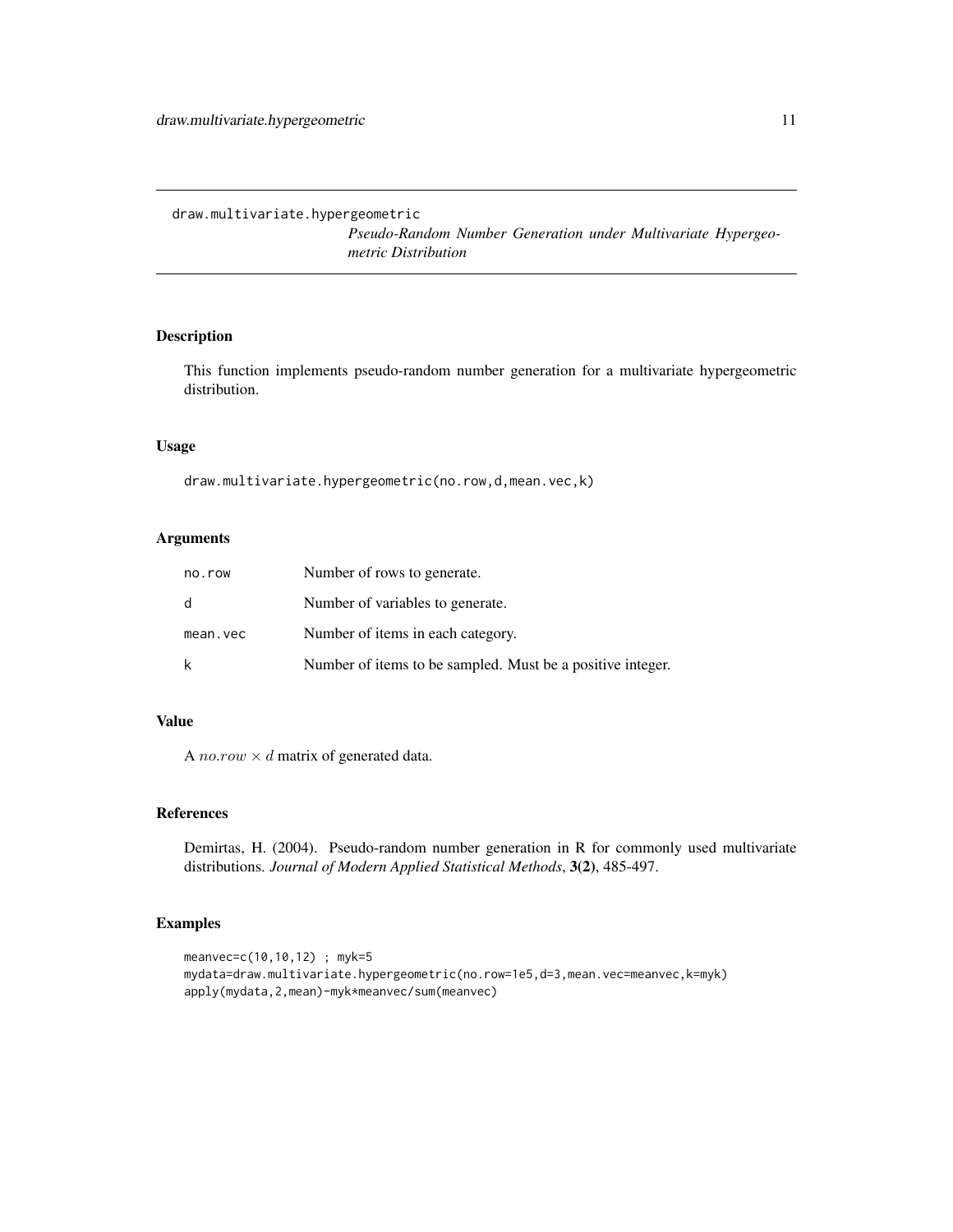```
draw.multivariate.laplace
```
*Pseudo-Random Number Generation under Multivariate Laplace Distribution*

#### Description

This function implements pseudo-random number generation for a multivariate Laplace (double exponential) distribution with pdf

$$
f(x|\mu, \Sigma, \gamma) = c \exp(-((x - \mu)^T \Sigma^{-1} (x - \mu))^{\gamma/2})
$$

for  $-\infty < x < \infty$  and  $c = \frac{\gamma \Gamma(d/2)}{2\pi d/2 \Gamma(d)}$  $\frac{\gamma \Gamma(d/2)}{2\pi^{d/2} \Gamma(d/\gamma)} |\Sigma|^{-1/2}$ ,  $\Sigma$  is symmetric and positive definite, where  $\mu$ ,  $\Sigma$ , and  $\gamma$  are the mean vector, the variance-covariance matrix, and the shape parameter, respectively.

#### Usage

draw.multivariate.laplace(no.row,d,gamma,mu,Sigma)

#### Arguments

| no.row | Number of rows to generate.      |
|--------|----------------------------------|
| d      | Number of variables to generate. |
| gamma  | Shape parameter.                 |
| mu     | Vector of means.                 |
| Sigma  | Variance-covariance matrix.      |

#### Value

A *no.row*  $\times$  *d* matrix of generated data.

#### References

Ernst, M. D. (1998). A multivariate generalized Laplace distribution. *Computational Statistics*, 13, 227-232.

# See Also

[generate.point.in.sphere](#page-13-2)

#### Examples

```
cmat<-matrix(c(1,0.2,0.3,0.2,1,0.2,0.3,0.2,1), nrow=3, ncol=3)
mu.vec=c(0,3,7)
mydata=draw.multivariate.laplace(no.row=1e5,d=3,gamma=2,mu=mu.vec,Sigma=cmat)
apply(mydata,2,mean)-mu.vec
```
cor(mydata)-cmat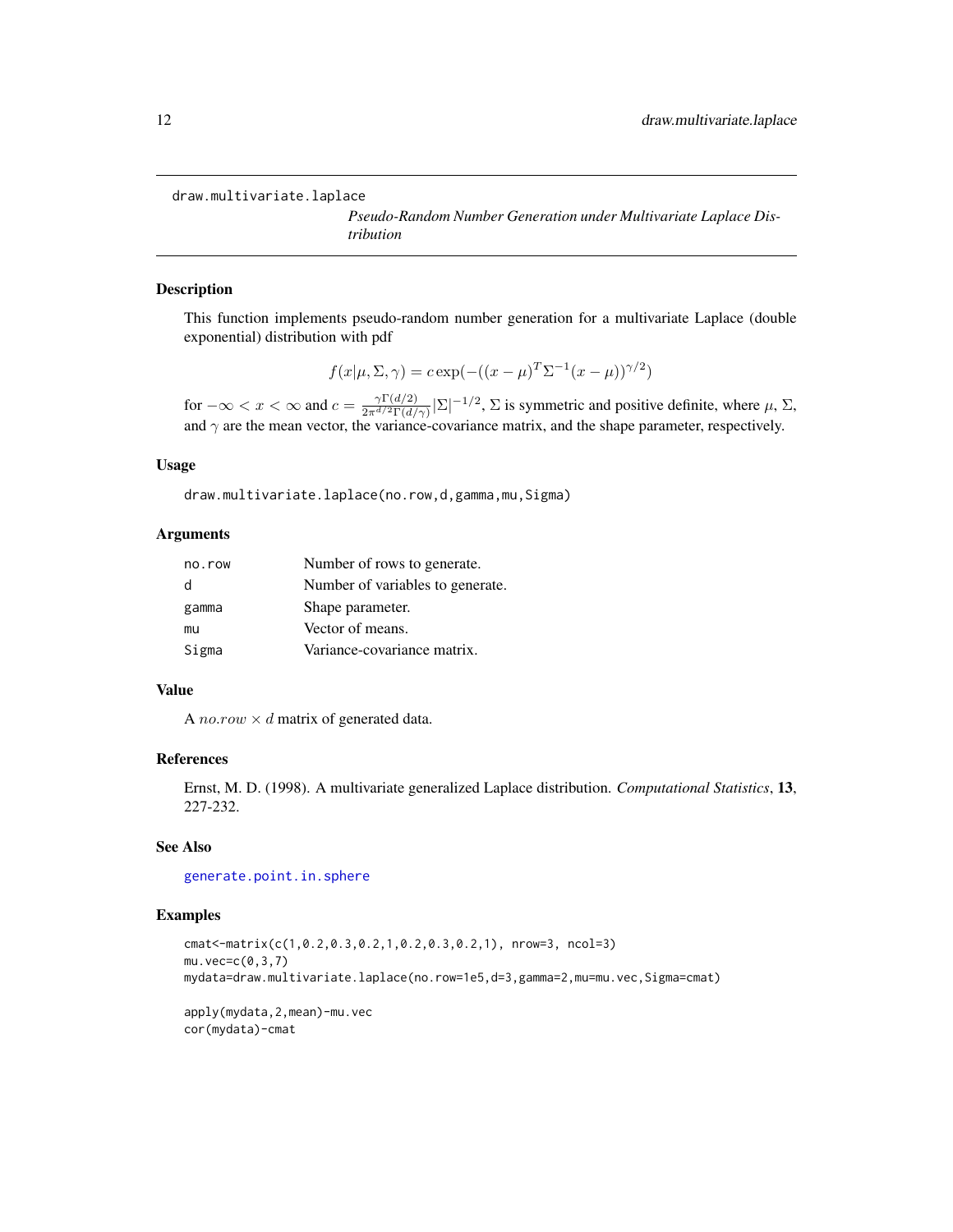<span id="page-12-1"></span><span id="page-12-0"></span>

This function implements pseudo-random number generation for a Wishart distribution with pdf

$$
f(x|\nu,\Sigma)=(2^{\nu d/2}\pi^{d(d-1)/4}\prod_{i=1}^d\Gamma((\nu+1-i)/2))^{-1}|\Sigma|^{-\nu/2}|x|^{(\nu-d-1)/2}\exp(-\frac{1}{2}tr(\Sigma^{-1}x))
$$

x is positive definite,  $\nu \geq d$ , and  $\Sigma$  is symmetric and positive definite, where  $\nu$  and  $\Sigma$  are positive definite and the scale matrix, respectively.

#### Usage

draw.wishart(no.row,d,nu,sigma)

#### Arguments

| no.row       | Number of rows to generate.      |
|--------------|----------------------------------|
| <sub>d</sub> | Number of variables to generate. |
| nu           | Degrees of freedom.              |
| sigma        | Scale matrix.                    |

# Value

A no.row  $\times d^2$  matrix of Wishart deviates in the form of rows. To obtain the Wishart matrix, convert each row to a matrix where rows are filled first.

# See Also

[draw.d.variate.normal](#page-3-1)

```
mymat<-matrix(c(1,0.2,0.3,0.2,1,0.2,0.3,0.2,1), nrow=3, ncol=3)
draw.wishart(no.row=1e5,d=3,nu=5,sigma=mymat)
```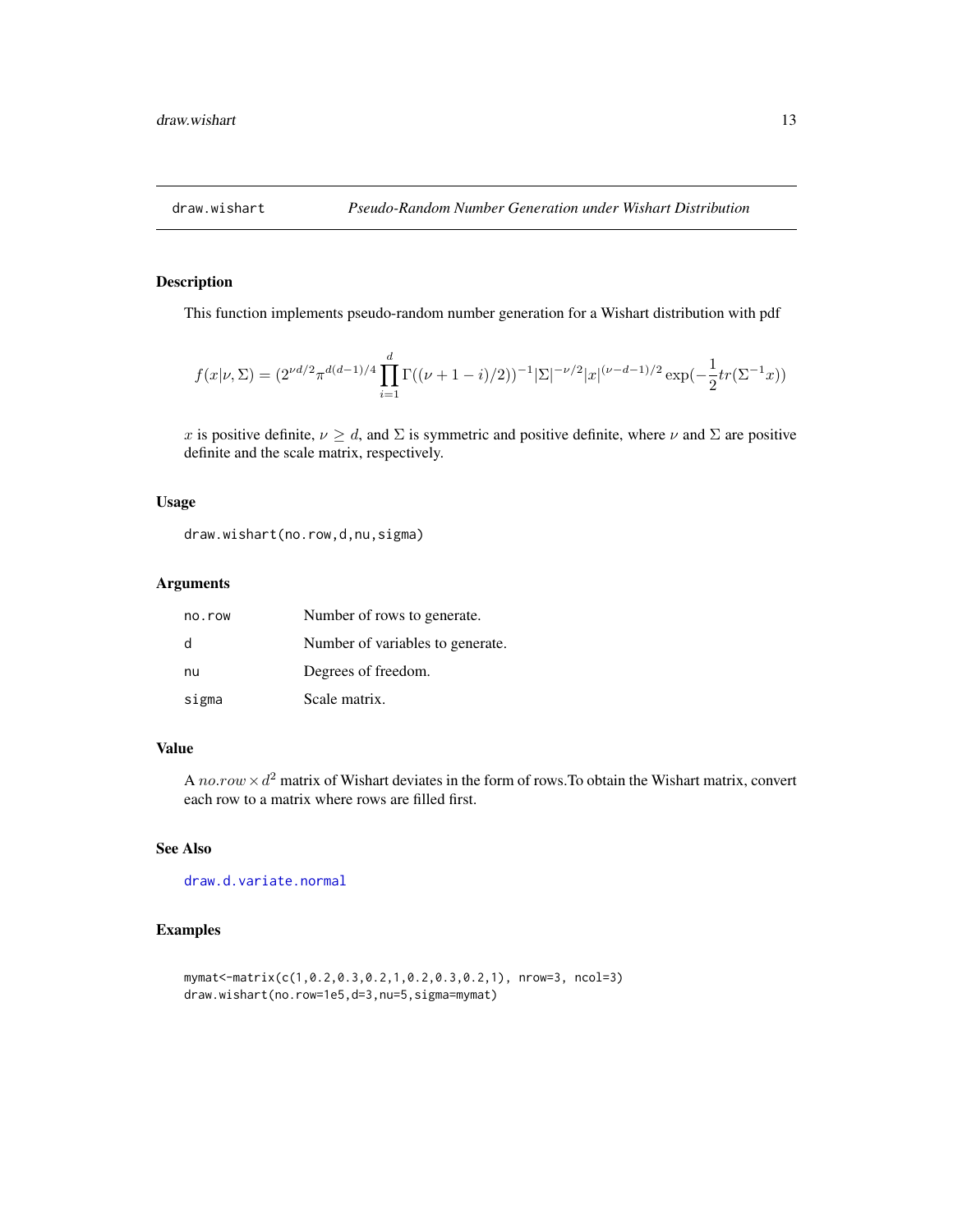<span id="page-13-2"></span><span id="page-13-0"></span>generate.point.in.sphere

*Point Generation for a Sphere*

# Description

This function generates s points on a d-dimensional sphere.

## Usage

```
generate.point.in.sphere(no.row,d)
```
# Arguments

| no.row | Number of rows to generate.      |
|--------|----------------------------------|
| d      | Number of variables to generate. |

# Value

A *no.row*  $\times$  *d* matrix of coordinates of points in sphere.

# References

Marsaglia, G. (1972). Choosing a point from the surface of a sphere. *Annals of Mathematical Statistics*, 43, 645-646.

#### Examples

generate.point.in.sphere(no.row=1e5,d=3)

<span id="page-13-1"></span>loc.min *Minimum Location Finder*

#### Description

This function identifies the location of the minimum value in a square matrix.

# Usage

loc.min(my.mat,d)

# Arguments

| my.mat | A square matrix.          |
|--------|---------------------------|
| d      | Dimensions of the matrix. |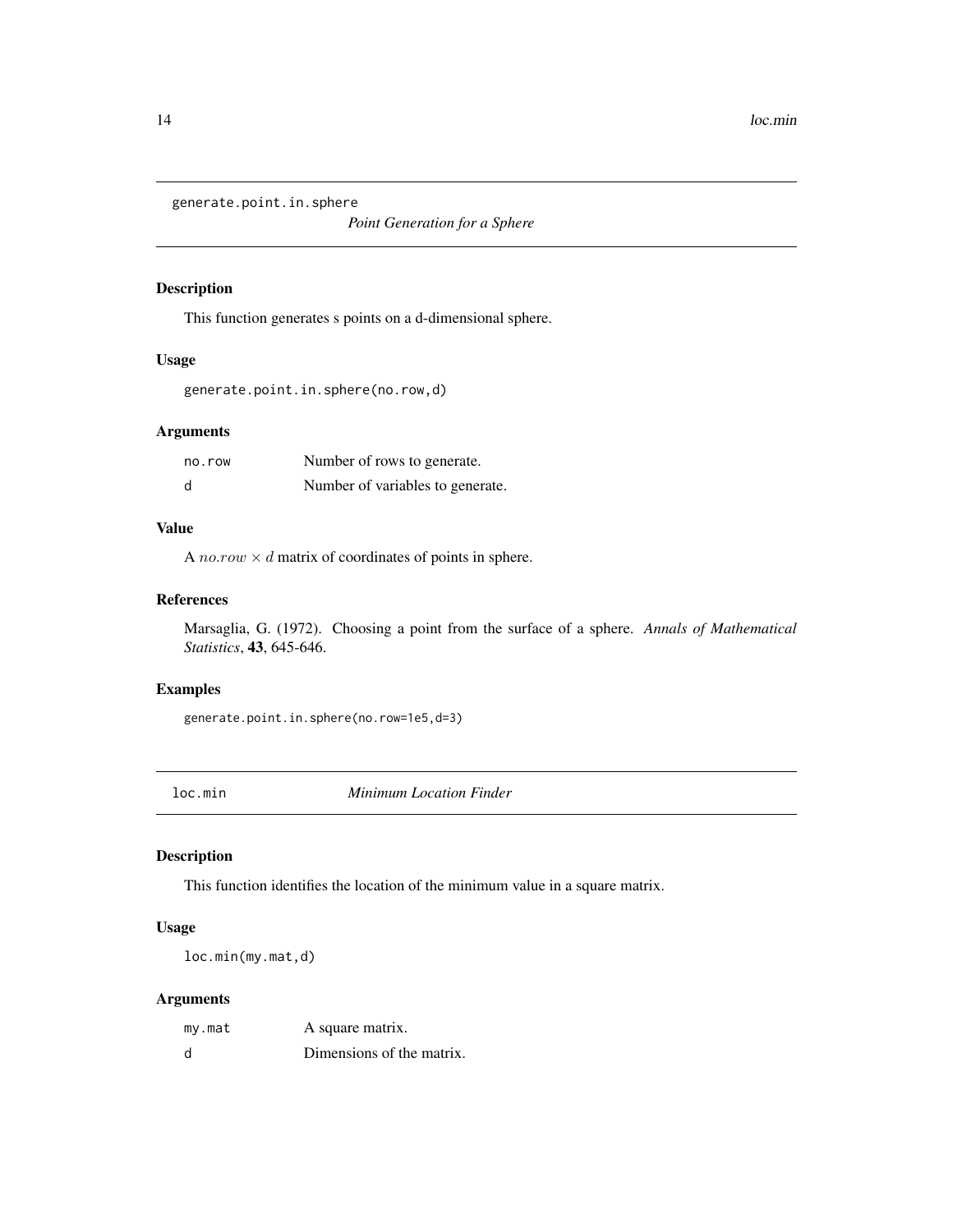#### loc.min 15

# Value

A vector containing the row and column number of the minimum value.

# Examples

cmat<-matrix(c(1,0.2,0.3,0.2,1,0.2,0.3,0.2,1), nrow=3, ncol=3) loc.min(my.mat=cmat, d=3)